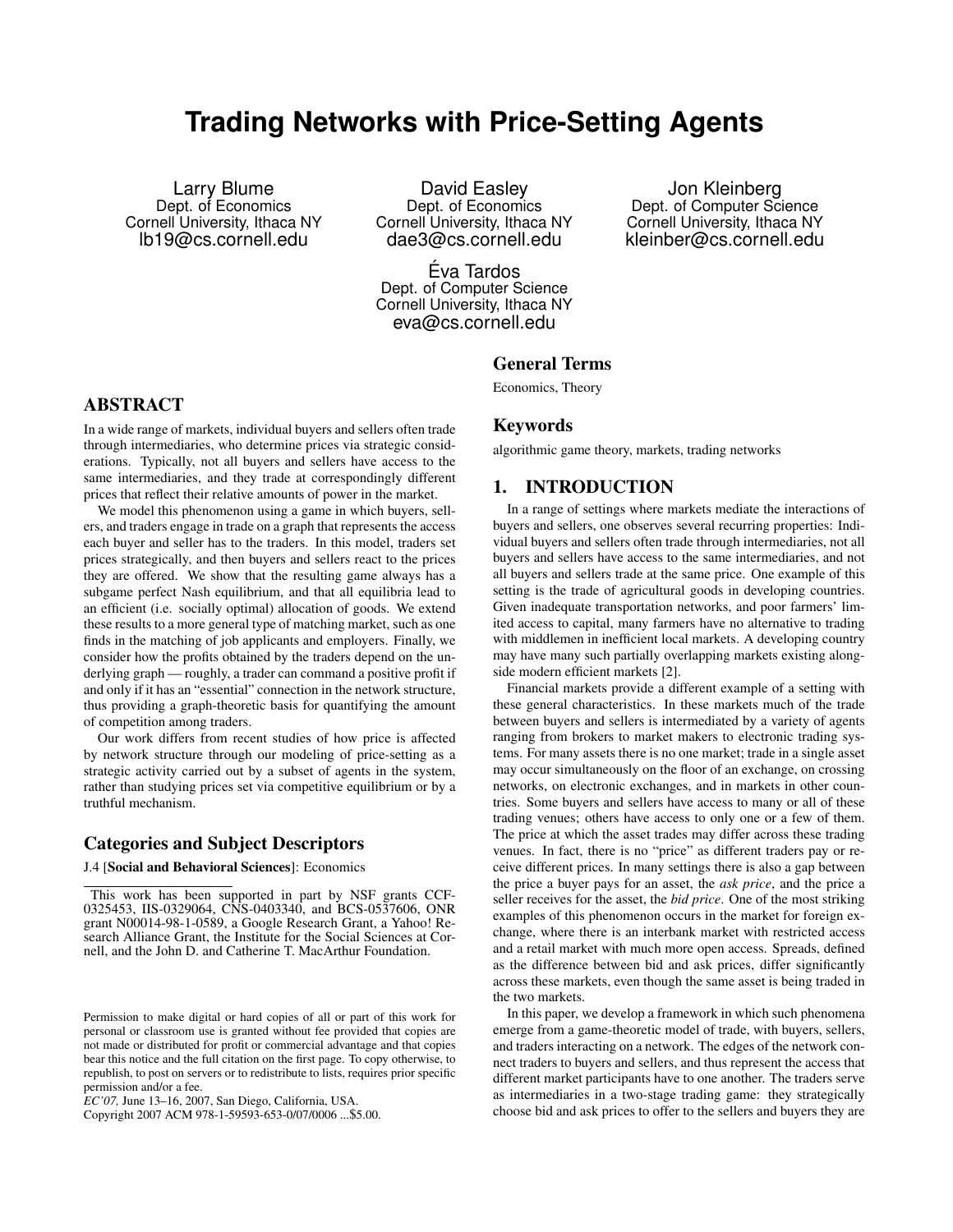connected to; the sellers and buyers then react to the prices they face. Thus, the network encodes the relative power in the structural positions of the market participants, including the implicit levels of competition among traders. We show that this game always has a subgame perfect Nash equilibrium, and that all equilibria lead to an efficient (i.e. socially optimal) allocation of goods. We also analyze how trader profits depend on the network structure, essentially characterizing in graph-theoretic terms how a trader's payoff is determined by the amount of competition it experiences with other traders.

Our work here is connected to several lines of research in economics, finance, and algorithmic game theory, and we discuss these connections in more detail later in the introduction. At a general level, our approach can be viewed as synthesizing two important strands of work: one that treats buyer-seller interaction using network structures, but without attempting to model the processses by which prices are actually formed [1, 4, 5, 6, 8, 9, 10, 13]; and another strand in the literature on market microstructure that incorporates price-setting intermediaries, but without network-type constraints on who can trade with whom [12]. By developing a network model that explicitly includes traders as price-setting agents, in a system together with buyers and sellers, we are able to capture price formation in a network setting as a strategic process carried out by intermediaries, rather than as the result of a centrally controlled or exogenous mechanism.

The Basic Model: Indistinguishable Goods*.* Our goal in formulating the model is to express the process of price-setting in markets such as those discussed above, where the participants do not all have uniform access to one another. We are given a set  $B$  of buyers, a set  $S$  of sellers, and a set  $T$  of traders. There is an undirected graph G that indicates who is able to trade with whom. All edges have one end in  $B \cup S$  and the other in T; that is, each edge has the form  $(i, t)$  for  $i \in S$  and  $t \in T$ , or  $(j, t)$  for  $j \in B$  and  $t \in T$ . This reflects the constraints that all buyer-seller transactions go through traders as intermediaries.

In the most basic version of the model, we consider identical goods, one copy of which is initially held by each seller. Buyers and sellers each have a value for one copy of the good, and we assume that these values are common knowledge. We will subsequently generalize this to a setting in which goods are distinguishable, buyers can value different goods differently, and potentially sellers can value transactions with different buyers differently as well. Having different buyer valuations captures settings like house purchases; adding different seller valuations as well captures matching markets — for example, sellers as job applicants and buyers as employers, with both caring about who ends up with which "good" (and with traders acting as services that broker the job search).

Thus, to start with the basic model, there is a single type of *good*; the good comes in individisible units; and each seller initially holds one unit of the good. All three types of agents value money at the same rate; and each  $i \in B \cup S$  additionally values one copy of the good at  $\theta_i$  units of money. No agent wants more than one copy of the good, so additional copies are valued at 0. Each agent has an initial endowment of money that is larger than any individual valuation  $\theta_i$ ; the effect of this is to guarantee that any buyer who ends up without a copy of the good has been priced out of the market due to its valuation and network position, not a lack of funds.

We picture each good that is sold flowing along a sequence of two edges: from a seller to a trader, and then from the trader to a buyer. The particular way in which goods flow is determined by the following game. First, each trader offers a bid price to each seller it is connected to, and an ask price to each buyer it is connected to. Sellers and buyers then choose from among the offers presented to them by traders. If multiple traders propose the same price to a seller or buyer, then there is no strict best response for the seller or buyer. In this case a selection must be made, and, as is standard (see for example [10]), we (the modelers) choose among the best offers. Finally, each trader buys a copy of the good from each seller that accepts its offer, and it sells a copy of the good to each buyer that accepts its offer. If a particular trader  $t$  finds that more buyers than sellers accept its offers, then it has committed to provide more copies of the good than it has received, and we will say that this results in a large penalty to the trader for defaulting; the effect of this is that in equilibrium, no trader will choose bid and ask prices that result in a default.

More precisely, a strategy for each trader  $t$  is a specification of a *bid price*  $\beta_{ti}$  for each seller *i* to which *t* is connected, and an *ask price*  $\alpha_{tj}$  for each buyer j to which t is connected. (We can also handle a model in which a trader may choose not to make an offer to certain of its adjacent sellers or buyers.) Each seller or buyer then chooses at most one incident edge, indicating the trader with whom they will transact, at the indicated price. (The choice of a single edge reflects the facts that (a) sellers each initially have only one copy of the good, and (b) buyers each only want one copy of the good.) The payoffs are as follows:

- For each seller i, the payoff from selecting trader t is  $\beta_{ti}$ , while the payoff from selecting no trader is  $\theta_i$ . (In the former case, the seller receives  $\beta_{ti}$  units of money, while in the latter it keeps its copy of the good, which it values at  $\theta_i$ .)
- For each buyer j, the payoff from selecting trader t is  $\theta_i \alpha_{ti}$ , whle the payoff from selecting no trader is 0. (In the former case, the buyer receives the good but gives up  $\alpha_{tj}$  units of money.)
- For each trader t, with accepted offers from sellers  $i_1, \ldots, i_s$ and buyers  $j_1, \ldots, j_b$ , the payoff is  $\sum_r \alpha_{tj_r} - \sum_r \beta_{t i_r}$ , minus a penalty  $\pi$  if  $b > s$ . The penalty is chosen to be large enough that a trader will never incur it in equilibrium, and hence we will generally not be concerned with the penalty.

This defines the basic elements of the game. The equilibrium concept we use is subgame perfect Nash equilibrium.

Some Examples*.* To help with thinking about the model, we now describe three illustrative examples, depicted in Figure 1. To keep the figures from getting too cluttered, we adopt the following conventions: sellers are drawn as circles in the leftmost column and will be named  $i_1, i_2, \ldots$  from top to bottom; traders are drawn as squares in the middle column and will be named  $t_1, t_2, \ldots$  from top to bottom; and buyers are drawn as circles in the rightmost column and will be named  $j_1, j_2, \ldots$  from top to bottom. All sellers in the examples will have valuations for the good equal to 0; the valuation of each buyer is drawn inside its circle; and the bid or ask price on each edge is drawn on top of the edge.

In Figure  $1(a)$ , we show how a standard second-price auction arises naturally from our model. Suppose the buyer valuations from top to bottom are  $w > x > y > z$ . The bid and ask prices shown are consistent with an equilibrium in which  $i_1$  and  $j_1$  accept the offers of trader  $t_1$ , and no other buyer accepts the offer of its adjacent trader: thus, trader  $t_1$  receives the good with a bid price of x, and makes  $w - x$  by selling the good to buyer  $j_1$  for w. In this way, we can consider this particular instance as an auction for a single good in which the traders act as "proxies" for their adjacent buyers. The buyer with the highest valuation for the good ends up with it, and the surplus is divided between the seller and the associated trader. Note that one can construct a k-unit auction with  $\ell > k$  buyers just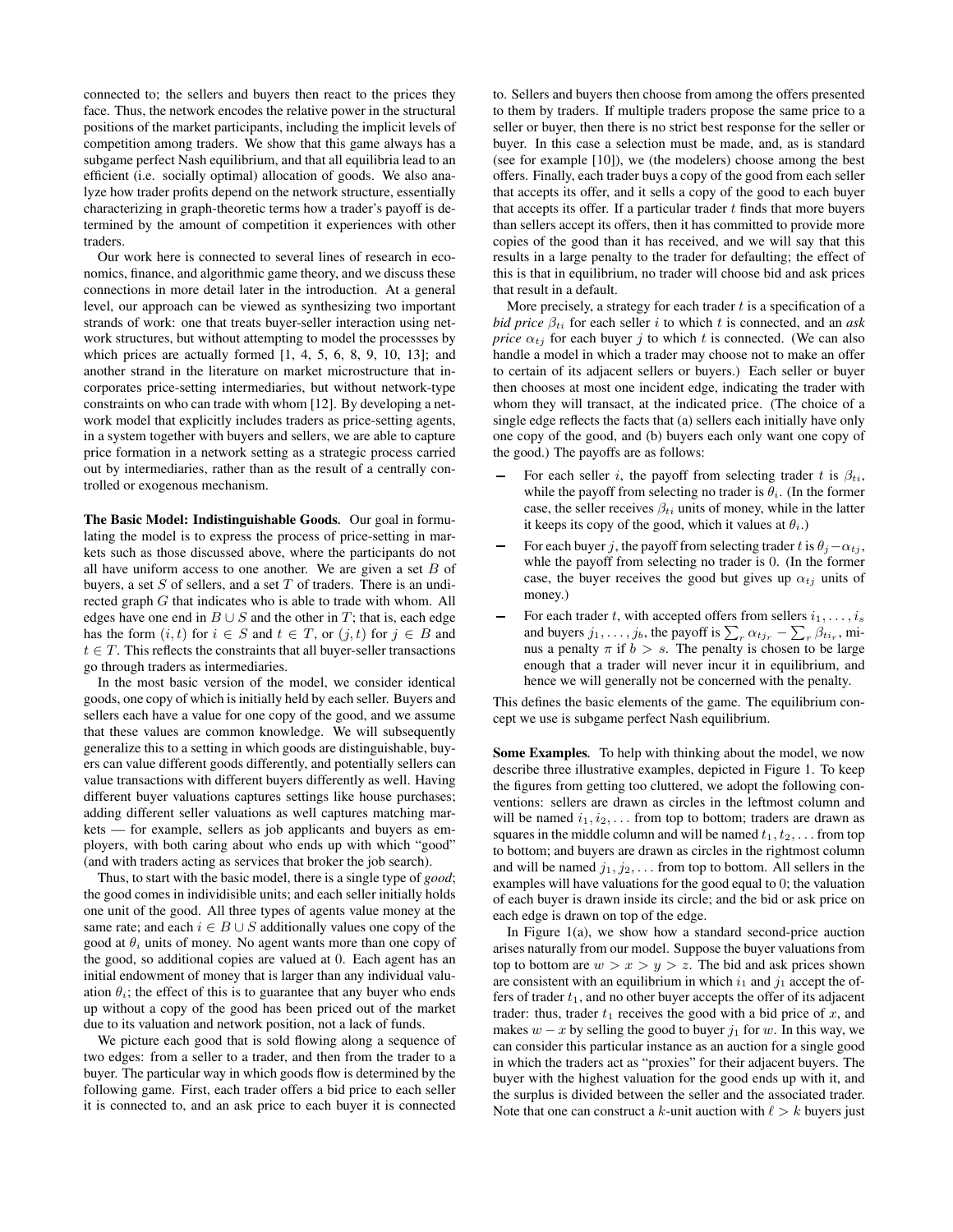

Figure 1: (a) An auction, mediated by traders, in which the buyer with the highest valuation for the good ends up with it. (b) A network in which the middle seller and buyer benefit from perfect competition between the traders, while the other sellers and buyers have no power due to their position in the network. (c) A form of *implicit perfect competition*: all bid/ask spreads will be zero in equilibrium, even though no trader directly "competes" with any other trader for the same buyer-seller pair.

as easily, by building a complete bipartite graph on  $k$  sellers and  $\ell$ traders, and then attaching each trader to a single distinct buyer.

In Figure 1(b), we show how nodes with different positions in the network topology can achieve different payoffs, even when all buyer valuations are the same numerically. Specifically, seller  $i_2$ and buyer  $j_2$  occupy powerful positions, because the two traders are competing for their business; on the other hand, the other sellers and buyers are in weak positions, because they each have only one option. And indeed, in every equilibrium, there is a real number  $x \in [0, 1]$  such that both traders offer bid and ask prices of x to  $i_2$  and  $j_2$  respectively, while they offer bids of 0 and asks of 1 to the other sellers and buyers. Thus, this example illustrates a few crucial ingredients that we will identify at a more general level shortly. Specifically, i<sup>2</sup> and j<sup>2</sup> experience the benefits of *perfect competition*, in that the two traders drive the bid-ask spreads to 0 in competing for their business. On the other hand, the other sellers and buyers experience the downsides of *monopoly* — they receive 0 payoff since they have only a single option for trade, and the corresponding trader makes all the profit. Note further how this natural behavior emerges from the fact that traders are able to offer different prices to different agents — capturing the fact that there is no one fixed "price" in the kinds of markets that motivate the model, but rather different prices reflecting the relative power of the different agents involved.

The previous example shows perhaps the most natural way in which a trader's profit on a particular transaction can drop to 0: when there is another trader who can replicate its function precisely. (In that example, two traders each had the ability to move a copy of the good from  $i_2$  to  $j_2$ .) But as our subsequent results will show, traders make zero profit more generally due to global, graph-theoretic reasons. The example in Figure 1(c) gives an initial indication of this: one can show that for every equilibrium, there is  $a y \in [0, 1]$  such that every bid and every ask price is equal to y. In other words, all traders make zero profit, whether or not a copy of the good passes through them — and yet, no two traders have any seller-buyer paths in common. The price spreads have been driven to zero by a global constraint imposed by the long cycle through all the agents; this is an example of *implicit perfect competition* determined by the network topology.

Extending the Model to Distinguishable Goods*.* We extend the basic model to a setting with distinguishable goods, as follows. Instead of having each agent  $i \in B \cup S$  have a single numerical valuation  $\theta_i$ , we index valuations by pairs of buyers and sellers: if buyer  $j$  obtains the good initially held by seller  $i$ , it gets a utility of  $\theta_{ji}$ , and if seller i sells its good to buyer j, it experiences a loss of utility of  $\theta_{ij}$ . This generalizes the case of indistinguishable goods, since we can always have these pairwise valuations depend only on one of the indices. A strategy for a trader now consists of offering a bid to each seller that specifies both a price *and* a buyer, and offering an ask to each buyer that specifies both a price and a seller. (We can also handle a model in which a trader offers bids (respectively, asks) in the form of vectors, essentially specifying a "menu" with a price attached to each buyer (resp. seller).) Each buyer and seller selects an offer from an adjacent trader, and the payoffs to all agents are determined as before.

This general framework captures matching markets [10, 13]: for example, a job market that is mediated by agents or employment search services (as in hiring for corporate executives, or sports or entertainment figures). Here the sellers are job applicants, buyers are employers, and traders are the agents that mediate the job market. Of course, if one specifies pairwise valuations on buyers but just single valuations for sellers, we model a setting where buyers can distinguish among the goods, but sellers don't care whom they sell to – this (roughly) captures settings like housing markets.

Our Results*.* Our results will identify general forms of some of the principles noted in the examples discussed above — including the question of which buyers end up with the good; the question of how payoffs are differently realized by sellers, traders, and buyers; and the question of what structural properties of the network determine whether the traders will make positive profits.

To make these precise, we introduce the following notation. Any outcome of the game determines a final allocation of goods to some of the agents; this can be specified by a collection  $M$  of triples  $(i_e, t_e, j_e)$ , where  $i_e \in S$ ,  $t_e \in T$ , and  $j_e \in B$ ; moreover, each seller and each buyer appears in at most one triple. The meaning is for each  $e \in M$ , the good initially held by  $i_e$  moves to  $j_e$  through  $t_e$ . (Sellers appearing in no triple keep their copy of the good.)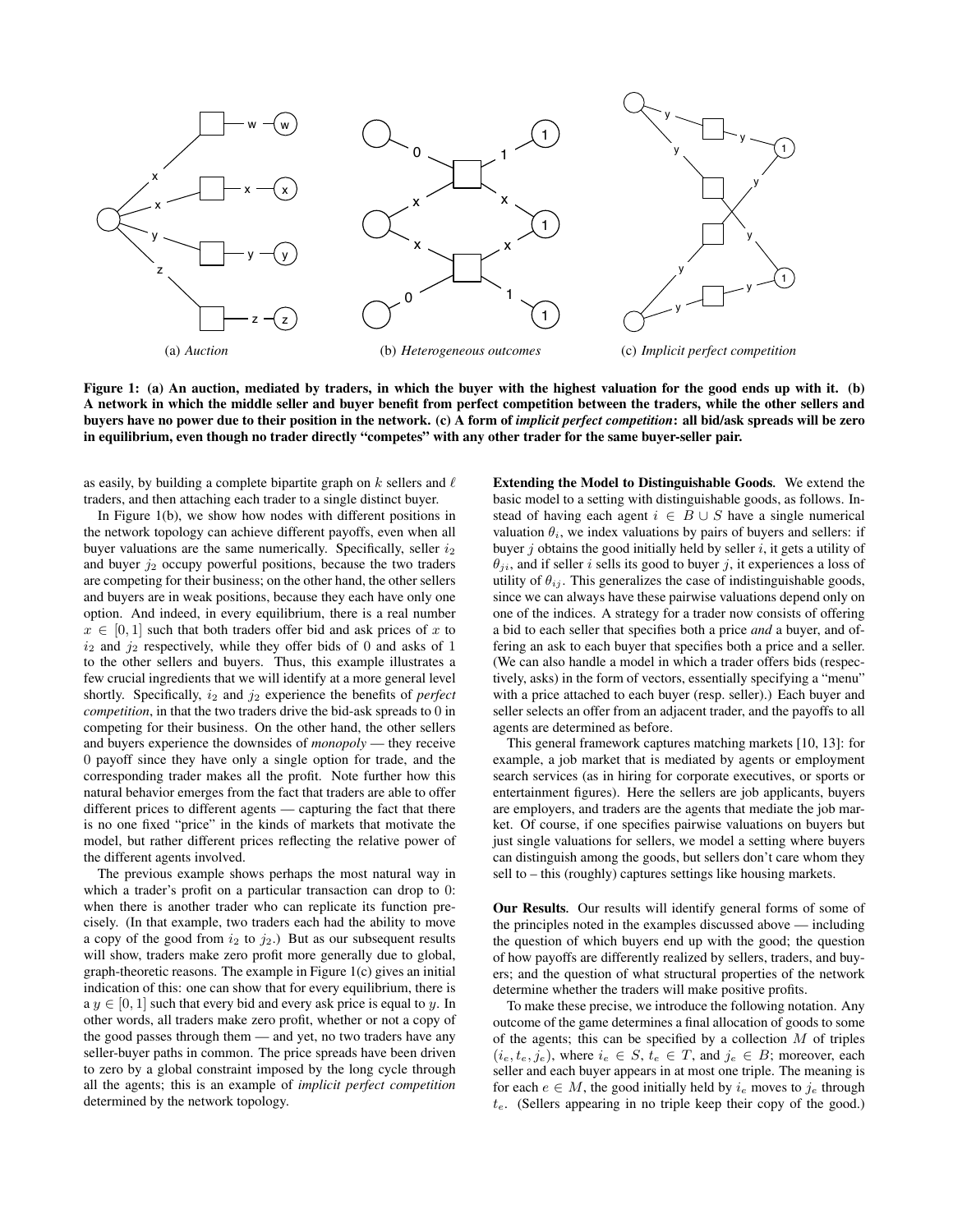We say that the *value* of the allocation is equal to  $\sum_{e \in M} \theta_{je^{i_e}}$  –  $\theta_{i_e j_e}$ . Let  $\theta^*$  denote the maximum value of any allocation M that is feasible given the network.

We show that every instance of our game has an equilibrium, and that in every such equilibrium, the allocation has value  $\theta^*$  in other words, it achieves the best value possible. Thus, equilibria in this model are always *efficient*, in that the market enables the "right" set of people to get the good, subject to the network constraints. We establish the existence and efficiency of equilibria by constructing a linear program to capture the flow of goods through the network; the dual of this linear program contains enough information to extract equilibrium prices.

By the definition of the game, the value of the equilibrium allocation is divided up as payoffs to the agents, and it is interesting to ask how this value is distributed — in particular how much profit a trader is able to make based on its position in the network. We find that, although all equilibria have the same value, a given trader's payoff can vary across different equilibria. However, we are able to characterize the maximum and minimum amounts that a given trader is able to make, where these maxima and minima are taken over all equilibria, and we give an efficient algorithm to compute this. In particular, our results here imply a clean combinatorial characterization of when a given trader  $t$  can achieve non-zero payoff: this occurs if and only there is some edge  $e$  incident to  $t$  that is *essential*, in the sense that deleting e reduces the value of the optimal allocation  $\theta^*$ . We also obtain results for the sum of all trader profits.

Related Work*.* The standard baseline approach for analyzing the interaction of buyers and sellers is the Walrasian model in which anonymous buyers and sellers trade a good at a single market clearing price. This reduced form of trade, built on the idealization of a market price, is a powerful model which has led to many insights. But it is not a good model to use to examine where prices come from or exactly how buyers and sellers and trade with each other. The difficulty is that in the Walrasian model there is no agent who sets the price, and agents don't actually trade with each other. In fact there is no market, in the everyday sense of that word, in the Walrasian model. That is, there is no physical or virtual place where buyers and sellers interact to trade and set prices. Thus in this simple model, all buyers and sellers are uniform and trade at the same price, and there is also no role for intermediaries.

There are several literatures in economics and finance which examine how prices are set rather than just determining equilibrium prices. The literature on imperfect competition is perhaps the oldest of these. Here a monopolist, or a group of oliogopolists, choose prices in order to maximize their profits (see [14] for the standard textbook treatment of these markets). A monopolist uses its knowledge of market demand to choose a price, or a collection of prices if it discriminates. Oliogopolists play a game in which their payoffs depend on market demand and the actions of their competitors. In this literature there are agents who set prices, but the fiction of a single market is maintained. In the equilibrium search literature, firms set prices and consumers search over them (see [3]). Consumers do end up paying different prices, but all consumers have access to all firms and there are no intermediaries. In the general equilibrium literature there have been various attempts to introduce price determination. A standard proof technique for the existence of competitive equilibrium involves a price adjustment mechanism in which prices respond to excess demand. The Walrasian auctioneer is often introduced as a device to explain how this process works, but this is a fundamentally a metaphor for an iterative priceupdating algorithm, not for the internals of an actual market. More sophisticated processes have been introduced to study the stability of equilibrium prices or the information necessary to compute them. But again there are no price-setting agents here.

In the finance literature the work on market microstructure does have price-setting agents (specialists), parts of it do determine separate bid and ask prices, and different agents receive different prices for the same asset (see [12] for a treatment of microstructure theory). Work in information economics has identified similar phenomena (see e.g. [7]). But there is little research in these literatures examining the effect of restrictions on who can trade with whom.

There have been several approaches to studying how network structure determines prices. These have posited price determination through definitions based on competitive equilibrium or the core, or through the use of truthful mechanisms. In briefly reviewing this work, we will note the contrast with our approach, in that we model prices as arising from the strategic behavior of agents in the system.

In recent work, Kakade et al. [8] have studied the distribution of prices at competitive equilibrium in a bipartite graph on buyers and sellers, generated using a probabilistic model capable of producing heavy-tailed degree distributions [11]. Even-Dar et al. [6] build on this to consider the strategic aspects of network formation when prices arise from competitive equilibrium.

Leonard [10], Babaioff et al. [1], and Chu and Shen [4] consider an approach based on mechanism design: buyers and sellers reside at different nodes in a graph, and they incur a given transportation cost to trade with one another. Leonard studies VCG prices in this setting; Babaioff et al. and Chu and Shen additionally provide a a budget-balanced mechanism. Since the concern here is with truthful mechanisms that operate on private valuations, there is an inherent trade-off between the efficiency of the allocation and the budget-balance condition.

In contrast, our model has known valuations and prices arising from the strategic behavior of traders. Thus, the assumptions behind our model are in a sense not directly comparable to those underlying the mechanism design approach: while we assume known valuations, we do not require a centralized authority to impose a mechanism. Rather, price-setting is part of the strategic outcome, as in the real markets that motivate our work, and our equilibria are simultaneously budget-balanced and efficient — something not possible in the mechanism design frameworks that have been used.

Demange, Gale, and Sotomayor [5], and Kranton and Minehart [9], analyze the prices at which trade occurs in a network, working within the framework of mechanism design. Kranton and Minehart use a bipartite graph with direct links between buyers and sellers, and then use an ascending auction mechanism, rather than strategic intermediaries, to determine the prices. Their auction has desirable equilibrium properties but as Kranton and Minehart note it is an abstraction of how goods are allocated and prices are determined that is similar in spirit to the Walrasian auctioneer abstraction. In fact, we can show how the basic model of Kranton and Minehart can be encoded as an instance of our game, with traders producing prices at equilibrium matching the prices produced by their auction mechanism.<sup>1</sup>

Finally, the classic results of Shapley and Shubik [13] on the assignment game can be viewed as studying the result of trade on a bipartite graph in terms of the core. They study the dual of a linear program based on the matching problem, similar to what we use for a reduced version of our model in the next section, but their focus is different as they do not consider agents that seek to set prices.

<sup>&</sup>lt;sup>1</sup>Kranton and Minehart, however, can also analyze a more general setting in which buyers values are private and thus buyers and sellers play a game of incomplete information. We deal only with complete information.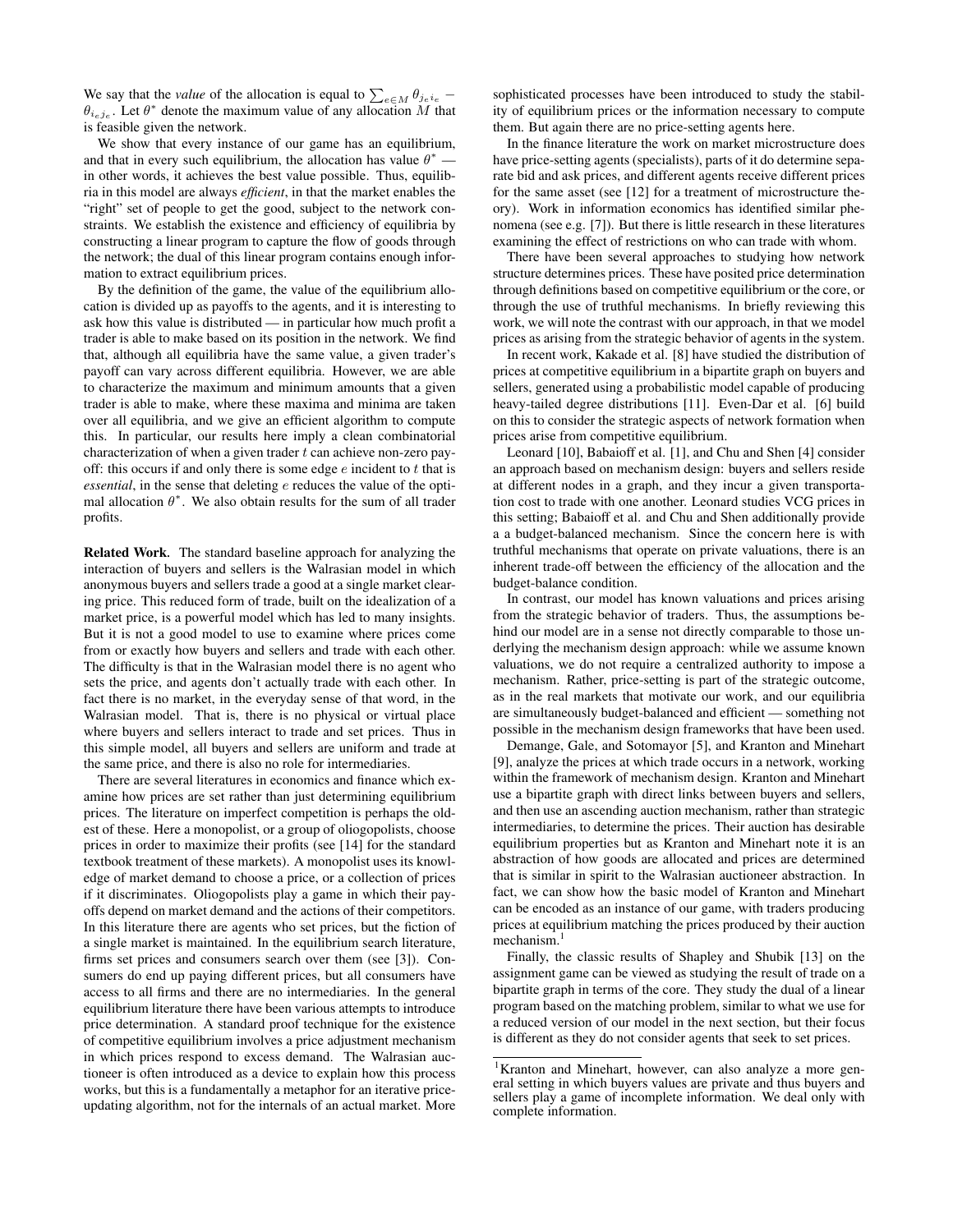# 2. MARKETS WITH PAIR-TRADERS

For understanding the ideas behind the analysis of the general model, it is very useful to first consider a special case with a restricted form of traders that we refer to as *pair-traders*. In this case, each trader is connected to just one buyer and one seller. (Thus, it essentially serves as a "trade route" between the two.) The techniques we develop to handle this case will form a useful basis for reasoning about the case of traders that may be connected arbitrarily to the sellers and buyers.

We will relate profits in a subgame perfect Nash equilibrium to optimal solutions of a certain linear program, use this relation to show that all equilibria result in efficient allocation of the goods, and show that a pure equilibrium always exists. First, we consider the simplest model where sellers have indistinguishable items, and each buyer is interested in getting one item. Then we extend the results to the more general case of a matching market, as discussed in the previous section, where valuations depend on the identity of the seller and buyer. We then characterize the minimum and maximum profits traders can make. In the next section, we extend the results to traders that may be connected to any subset of sellers and buyers.

Given that we are working with pair-traders in this section, we can represent the problem using a bipartite graph  $G$  whose node set is  $B \cup S$ , and where each trader t, connecting seller i and buyer j, appears as an edge  $t = (i, j)$  in G. Note, however, that we allow multiple traders to connect the same pair of agents. For each buyer and seller i, we will use  $adj(i)$  to denote the set of traders who can trade with i.

#### 2.1 Indistinguishable Goods

The socially optimal trade for the case of indistinguishable goods is the solution of the transportation problem: sending goods along the edges representing the traders. The edges along which trade occurs correspond to a matching in this bipartite graph, and the optimal trade is described by the following linear program.

$$
\max SV(x) = \sum_{t \in T: t = (i,j)} x_t(\theta_j - \theta_i)
$$

$$
x_t \geq 0 \quad \forall t \in T
$$

$$
\sum_{t \in adj(i)} x_t \leq 1 \quad \forall i \in S
$$

$$
\sum_{t \in adj(j)} x_t \leq 1 \quad \forall j \in B
$$

Next we consider an equilibrium. Each trader  $t = (i, j)$  must offer a bid  $\beta_t$  and an ask  $\alpha_t$ . (We omit the subscript denoting the seller and buyer here since we are dealing with pair-traders.) Given the bid and ask price, the agents react to these prices, as described earlier. Instead of focusing on prices, we will focus on profits. If a seller *i* sells to a trader  $t \in adj(i)$  with bid  $\beta_t$  then his profit is  $p_i = \beta_t - \theta_i$ . Similarly, if a buyer j buys from a trader  $t \in adj(j)$ with ask  $\alpha_t$ , then his profit is  $p_j = \theta_j - \alpha_t$ . Finally, if a trader t trades with ask  $\alpha_t$  and bid  $\beta_t$  then his profit is  $y_t = \alpha_t - \beta_t$ . All agents not involved in trade make 0 profit. We will show that the profits at equilibrium are an optimal solution to the following linear program.

$$
\min sum(p, y) = \sum_{i \in B \cup S} p_i + \sum_{t \in T} y_t
$$
  

$$
y_t \geq 0 \forall t \in T :
$$
  

$$
p_i \geq 0 \forall i \in S \cup B :
$$
  

$$
y_t \geq (\theta_j - p_j) - (\theta_i + p_i) \forall t = (i, j) \in T
$$

LEMMA 2.1. *At equilibrium the profits must satisfy the above inequalities.*

*Proof.* Clearly all profits are nonnegative, as trading is optional for all agents.

To see why the last set of inequalities holds, consider two cases separately. For a trader  $t$  who conducted trade, we get equality by definition. For other traders  $t = (i, j)$ , the value  $p_i + \theta_i$  is the price that seller i sold for (or  $\theta_i$  if seller i decided to keep the good). Offering a bid  $\beta_t > p_i + \theta_i$  would get the seller to sell to trader t. Similarly,  $\theta_j - p_j$  is the price that buyer j bought for (or  $\theta_j$  if he didn't buy), and for any ask  $\alpha_t < \theta_j - p_j$ , the buyer will buy from trader t. So unless  $\theta_j - p_j \leq \theta_i + p_i$  the trader has a profitable deviation.

Now we are ready to prove our first theorem:

THEOREM 2.2. *In any equilibrium the trade is efficient.*

*Proof.* Let x be a flow of goods resulting in an equilibrium, and let variables  $p$  and  $y$  be the profits.

Consider the linear program describing the socially optimal trade. We will also add a set of additional constraints  $x_t \leq 1$  for all traders  $t \in T$ ; this can be added to the description, as it is implied by the other constraints. Now we claim that the two linear programs are duals of each other. The variables  $p_i$  for agents  $B \cup S$  correspond to the equations  $\sum_{t \in adj(i)} x_t \leq 1$ . The additional dual variable  $y_t$ corresponds to an additional inequality  $x_t \leq 1$ .

The optimality of the social value of the trade will follow from the claim that the solution of these two linear programs derived from an equilibrium satisfy the complementary slackness conditions for this pair of linear programs, and hence both x and  $(p, y)$ are optimal solutions to the corresponding linear programs.

There are three different complementary slackness conditions we need to consider, corresponding to the three sets of variables  $x, y$ and p. Any agent can only make profit if he transacts, so  $p_i > 0$ implies  $\sum_{t \in adj(i)} x_t = 1$ , and similarly,  $y_t > 0$  implies that  $x_t =$ 1 also. Finally, consider a trader t with  $x_t > 0$  that trades between seller  $i$  and buyer  $j$ , and recall that we have seen above that the inequality  $y_t \geq (\theta_j - p_j) - (\theta_i + p_i)$  is satisfied with equality for those who trade.

Next we argue that equilibria always exist.

THEOREM 2.3. *For any efficient trade between buyers and sellers there is a pure equilibrium of bid-ask values that supports this trade.*

*Proof.* Consider an efficient trade; let  $x_t = 1$  if t trades and 0 otherwise; and consider an optimal solution  $(p, y)$  to the dual linear program.

We would like to claim that all dual solutions correspond to equilibrium prices, but unfortunately this is not exactly true. Before we can convert a dual solution to equilibrium prices, we may need to modify the solution slightly as follows. Consider any agent  $i$  that is only connected to a single trader  $t$ . Because the agent is only connected to a single trader, the variables  $y_t$  and  $p_i$  are dual variables corresponding to the same primal inequality  $x_t \leq 1$ , and they always appear together as  $y_t + p_i$  in all inequalities, and also in the objective function. Thus there is an optimal solution in which  $p_i = 0$  for all agents i connected only to a single trader.

Assume  $(p, y)$  is a dual solution where agents connected only to one trader have  $p_i = 0$ . For a seller i, let  $\beta_t = \theta_i + p_i$  be the bid for all traders  $t$  adjacent to  $i$ . Similarly, for each buyer  $j$ , let  $\alpha_t = \theta_j - p_j$  be the ask for all traders t adjacent to j. We claim that this set of bids and asks, together with the trade  $x$ , are an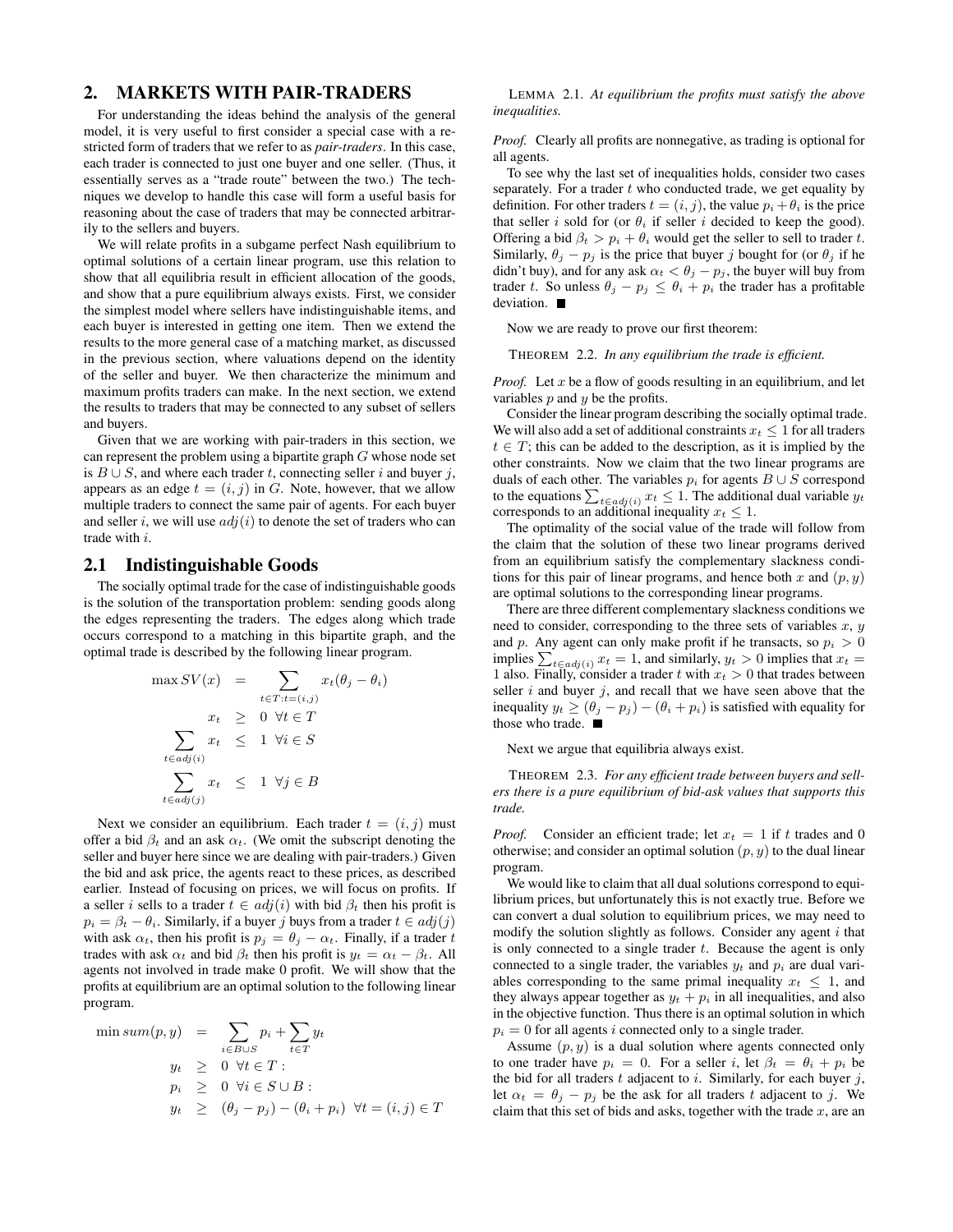equilibrium. To see why, note that all traders  $t$  adjacent to a seller or buyer i offer the same ask or bid, and so trading with any trader is equally good for agent  $i$ . Also, if  $i$  is not trading in the solution x then by complementary slackness  $p_i = 0$ , and hence not trading is also equally good for  $i$ . This shows that sellers and buyers don't have an incentive to deviate.

We need to show that traders have no incentive to deviate either. When a trader  $t$  is trading with seller  $i$  and buyer  $j$ , then profitable deviations would involve increasing  $\alpha_t$  or decreasing  $\beta_t$ . But by our construction (and assumption about monopolized agents) all sellers and buyers have multiple identical ask/bid offers, or trade is occurring at valuation. In either case such a deviation cannot be successful.

Finally, consider a trader  $t = (i, j)$  who doesn't trade. A deviation for  $t$  would involve offering a lower ask to seller  $i$  and a higher bid to seller j than their current trade. However,  $y_t = 0$  by complementary slackness, and hence  $p_i + \theta_i \ge \theta_j - p_j$ , so i sells for a price at least as high as the price at which  $j$  buys, so trader  $t$ cannot create profitable trade.

Note that a seller or buyer  $i$  connected to a single trader  $t$  cannot have profit at equilibrium, so possible equilibrium profits are in one-to-one correspondence with dual solutions for which  $p_i = 0$ whenever  $i$  is monopolized by one trader.

A disappointing feature of the equilibrium created by this proof is that some agents t may have to create ask-bid pairs where  $\beta_t$  $\alpha_t$ , offering to buy for more than the price at which they are willing to sell. Agents that make such crossing bid-ask pairs never actually perform a trade, so it does not result in negative profit for the agent, but such pairs are unnatural. Crossing bid-ask pairs are weakly dominated by the strategy of offering a low bid  $\beta = 0$  and an extremely high ask to guarantee that neither is accepted.

To formulate a way of avoiding such crossing pairs, we say an equilibrium is *cross-free* if  $\alpha_t \geq \beta_t$  for all traders t. We now show there is always a cross-free equilibrium.

THEOREM 2.4. *For any efficient trade between buyers and sellers there is a pure cross-free equilibrium.*

*Proof.* Consider an optimal solution to the dual linear program. To get an equilibrium without crossing bids, we need to do a more general modification than just assuming that  $p_i = 0$  for all sellers and buyers connected to only a single trader. Let the set  $\overline{E}$  be the set of edges  $t = (i, j)$  that are *tight*, in the sense that we have the equality  $y_t = (\theta_j - p_j) - (\theta_i + p_i)$ . This set  $\overline{E}$  contain all the edges where trade occurs, and some more edges. We want to make sure that  $p_i = 0$  for all sellers and buyers that have degree at most 1 in  $\overline{E}$ . Consider a seller *i* that has  $p_i > 0$ . We must have *i* involved in a trade, and the edge  $t = (i, j)$  along which the trade occurs must be tight. Suppose this is the only tight edge adjacent to agent i; then we can decrease  $p_i$  and increase  $y_t$  till one of the following happens: either  $p_i = 0$  or the constraint of some other agent  $t' \in adj(i)$  becomes tight. This change only increases the set of tight edges  $\overline{E}$ , keeps the solution feasible, and does not change the objective function value. So after doing this for all sellers, and analogously changing  $y_t$  and  $p_j$  for all buyers, we get an optimal solution where all sellers and buyers i either have  $p_i = 0$  or have at least two adjacent tight edges.

Now we can set asks and bids to form a cross-free equilibrium. For all traders  $t = (i, j)$  associated with an edge  $t \in E$  we set  $\alpha_t$ and  $\beta_t$  as before: we set the bid  $\beta_t = p_i + \theta_i$  and the ask  $\alpha_t =$  $\theta_j - p_j$ . For a trader  $t = (i, j) \notin \overline{E}$  we have that  $p_i + \theta_i > \theta_j - p_j$ and we set  $\alpha_t = \beta_t$  to be any value in the range  $[\theta_j - p_j, p_i + \theta_i]$ . This guarantees that for each seller or buyer the best sell or buy



Figure 2: Left: an equilibrium with crossing bids where traders make no money. Right: an equilibrium without crossing bids for any value  $x \in [0, 1]$ . Total trader profit ranges between 1 and 2.

offer is along the edge where trade occurs in the solution. The askbid values along the tight edges guarantee that traders who trade cannot increase their spread. Traders  $t = (i, j)$  who do not trade cannot make profit due to the constraint  $p_i + \theta_i \ge \theta_i - p_i$ 

# 2.2 Distinguishable Goods

We now consider the case of distinguishable goods. As in the previous section, we can write a transshipment linear program for the socially optimal trade, with the only change being in the objective function.

$$
\max SV(x) = \sum_{t \in T : t = (i,j)} x_t(\theta_{ji} - \theta_{ij})
$$

We can show that the dual of this linear program corresponds to trader profits. Recall that we needed to add the constraints  $x_t \leq 1$ for all traders. The dual is then:

$$
\begin{array}{rcl}\n\min sum(p, y) & = & \sum_{i \in B \cup S} p_i + \sum_{t \in T} y_t \\
y_t & \geq & 0 \ \forall t \in T : \\
p_i & \geq & 0 \ \forall i \in S \cup B : \\
y_t & \geq & (\theta_{ji} - p_j) - (\theta_{ij} + p_i) \ \forall t = (i, j) \in T\n\end{array}
$$

It is not hard to extend the proofs of Theorems 2.2 – 2.4 to this case. Profits in an equilibrium satisfy the dual constraints, and profits and trade satisfy complementary slackness. This shows that trade is socially optimal. Taking an optimal dual solution where  $p_i = 0$  for all agents that are monopolized, we can convert it to an equilibrium, and with a bit more care, we can also create an equilibrium with no crossing bid-ask pairs.

THEOREM 2.5. *All equilibria for the case of pair-traders with distinguishable goods result in socially optimal trade. Pure noncrossing equilibria exist.*

### 2.3 Trader Profits

We have seen that all equilibria are efficient. However, it turns out that equilibria may differ in how the value of the allocation is spread between the sellers, buyers and traders. Figure 2 depicts a simple example of this phenomenon.

Our goal is to understand how a trader's profit is affected by its position in the network; we will use the characterization we obtained to work out the range of profits a trader can make. To maximize the profit of a trader  $t$  (or a subset of traders  $T'$ ) all we need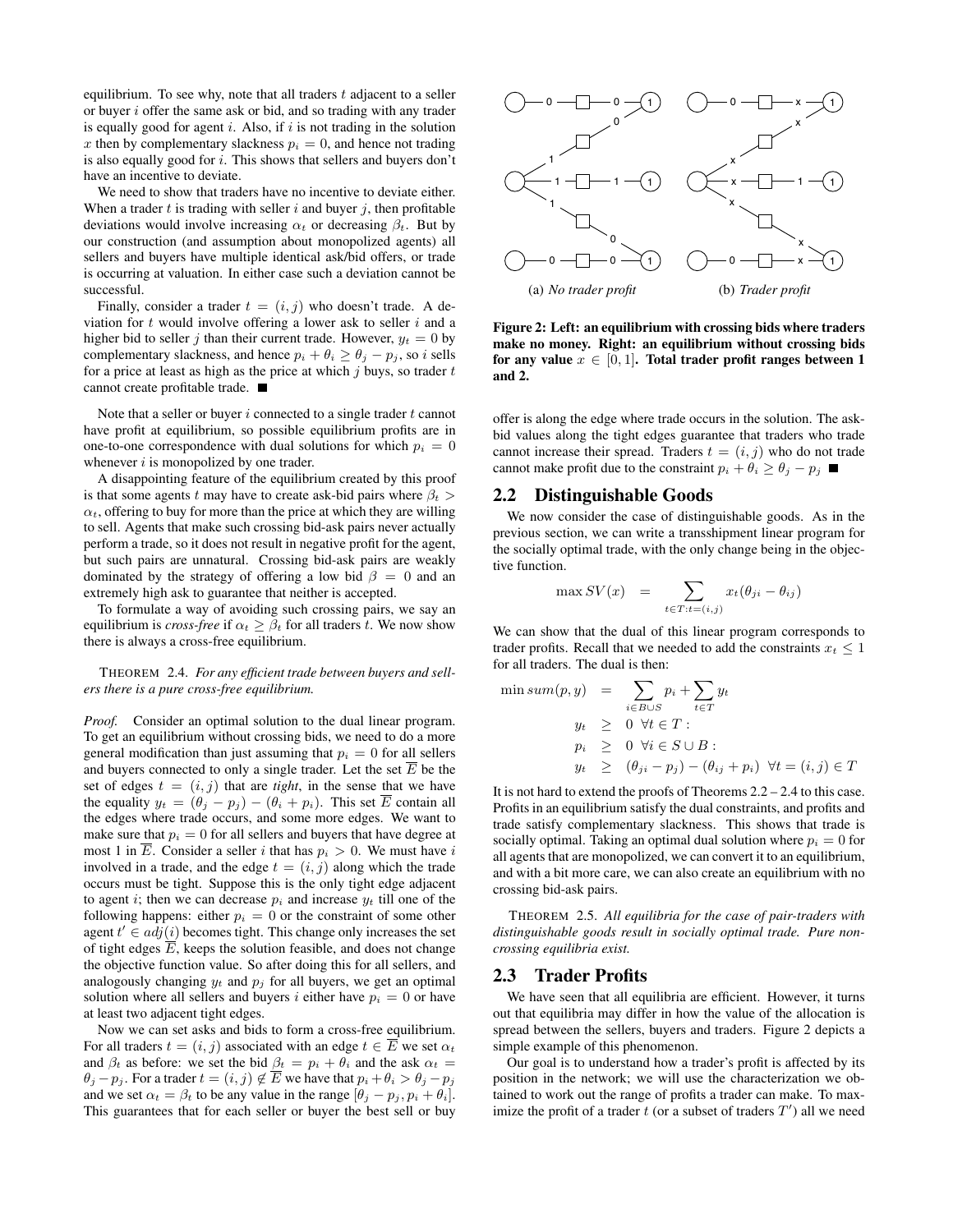to do is to find an optimal solution to the dual linear program maximizing the value of  $y_t$  (or the sum  $\sum_{t \in T} y_t$ ). Such dual solutions will then correspond to equilibria with non-crossing prices.

THEOREM 2.6. *For any trader* t *or subset of traders* T 0 *the maximum total profit they can make in any equilibrium can be computed in polynomial time. This maximum profit can be obtained by a non-crossing equilibrium.*

One way to think about the profit of a trader  $t = (i, j)$  is as a subtraction from the value of the corresponding edge  $(i, j)$ . The value of the edge is the social value  $\theta_{ji} - \theta_{ij}$  if the trader makes no profit, and decreases to  $\theta_{ji} - \theta_{ij} - y_t$  if the trader t insists on making  $y_t$  profit. Trader t gets  $y_t$  profit in equilibrium, if after this decrease in the value of the edge, the edge is still included in the optimal transshipment.

THEOREM 2.7. *A trader* t *can make profit in an equilibrium if and only if* t *is essential for the social welfare, that is, if deleting agent* t *decreases social welfare. The maximum profit he can make is exactly his value to society, that is, the increase his presence causes in the social welfare.*

If we allow crossing equilibria, then we can also find the minimum possible profit. Recall that in the proof of Theorem 2.3, traders only made money off of sellers or buyers that they have a monopoly over. Allowing such equilibria with crossing bids we can find the minimum profit a trader or set of traders can make, by minimizing the value  $y_t$  (or sum  $\sum_{t \in T'} y_t$ ) over all optimal solutions that satisfy  $p_i = 0$  whenever i is connected to only a single trader.

THEOREM 2.8. *For any trader* t *or subset of traders* T 0 *the minimum total profit they can make in any equilibrium can be computed in polynomial time.*

# 3. GENERAL TRADERS

Next we extend the results to a model where traders may be connected to an arbitrary number of sellers and buyers. For a trader  $t \in T$  we will use  $S(t)$  and  $B(t)$  to denote the set of buyers and sellers connected to trader  $t$ . In this section we focus on the general case when goods are distinguishable (i.e. both buyers and sellers have valuations that are sensitive to the identity of the agent they are paired with in the allocation). In the full version of the paper we also discuss the special case of indistinguishable goods in more detail.

To get the optimal trade, we consider the bipartite graph  $G =$  $(S \cup B, E)$  connecting sellers and buyers where an edge  $e = (i, j)$ connects a seller  $i$  and a buyer  $j$  if there is a trader adjacent to both:  $E = \{(i, j) : adj(i) \cap adj(j) \neq \emptyset\}$ . On this graph, we then solve the instance of the assignment problem that was also used in Section 2.2, with the value of edge  $(i, j)$  equal to  $\theta_{ji} - \theta_{ij}$ (since the value of trading between  $i$  and  $j$  is independent of which trader conducted the trade). We will also use the dual of this linear program:

$$
\min val(z) = \sum_{i \in B \cup S} z_i
$$
  
\n
$$
z_i \geq 0 \quad \forall i \in S \cup B.
$$
  
\n
$$
z_i + z_j \geq \theta_{ji} - \theta_{ij} \quad \forall i \in S, j \in B :
$$
  
\n
$$
adj(i) \cap adj(j) \neq \emptyset.
$$

# 3.1 Bids and Asks and Trader Optimization

First we need to understand what bidding model we will use. Even when goods are indistinguishable, a trader may want to pricediscriminate, and offer different bid and ask values to different sellers and buyers. In the case of distinguishable goods, we have to deal with a further complication: the trader has to name the good she is proposing to sell or buy, and can possibly offer multiple different products.

There are two variants of our model depending whether a trader makes a *single* bid or ask to a seller or buyer, or she offers a *menu* of options.

- (i) A trader t can offer a buyer j a menu of asks  $\alpha_{tji}$ , a vector of values for all the products that she is connected to, where  $\alpha_{tji}$ is the ask for the product of seller  $i$ . Symmetrically, a trader t can offer to each seller i a menu of bids  $\beta_{tij}$  for selling to different buyers *j*.
- (ii) Alternatively, we can require that each trader  $t$  can make at most one ask to each seller and one bid for each buyer, and an ask has to include the product sold, and a bid has to offer a particular buyer to sell to.

Our results hold in either model. For notational simplicity we will use the menu option here.

Next we need to understand the optimization problem of a trader t. Suppose we have bid and ask values for all other traders  $t' \in T$ ,  $t' \neq t$ . What are the best bid and ask offers trader t can make as a best response to the current set of bids and asks? For each seller  $i$ let  $p_i$  be the maximum profit seller i can make using bids by other traders, and symmetrically assume  $p_i$  is the maximum profit buyer j can make using asks by other traders (let  $p_i = 0$  for any seller or buyer  $i$  who cannot make profit). Now consider a seller-buyer pair  $(i, j)$  that trader t can connect. Trader t will have to make a bid of at least  $\beta_{tij} = \theta_{ij} + p_i$  to seller i and an ask of at most  $\alpha_{tji} = \theta_{ji} - p_j$ to buyer  $j$  to get this trade, so the maximum profit she can make on this trade is  $v_{tij} = \alpha_{tji} - \beta_{tij} = \theta_{ji} - p_i - (\theta_{ij} + p_i)$ . The optimal trade for trader  $t$  is obtained by solving a matching problem to find the matching between the sellers  $S(t)$  and buyers  $B(t)$  that maximizes the total value  $v_{tij}$  for trader t.

We will need the dual of the linear program of finding the trade of maximum profit for the trader t. We will use  $q_{ti}$  as the dual variable associated with the constraint of seller or buyer  $i$ . The dual is then the following problem.

$$
\min val(q_t) = \sum_{i \in B(t) \cup S(t)} q_{ti}
$$
\n
$$
q_{ti} \geq 0 \quad \forall i \in S(t) \cup B(t).
$$
\n
$$
q_{ti} + q_{tj} \geq v_{tij} \quad \forall i \in S(t), j \in B(t).
$$

We view  $q_{ti}$  as the *profit made by t from trading with seller or buyer* i. Theorem 3.1 summarizes the above discussion.

THEOREM 3.1. *For a trader t, given the lowest bids*  $\beta_{tij}$  *and highest asks*  $\alpha_{tji}$  *that can be accepted for sellers*  $i \in S(t)$  *and buyers*  $j \in B(t)$ *, the best trade t can make is the maximum value matching between*  $S(t)$  *and*  $B(t)$  *with value*  $v_{tij} = \alpha_{tji} - \beta_{tij}$  *for the edge* (i, j)*. This maximum value is equal to the minimum of the dual linear program above.*

# 3.2 Efficient Trade and Equilibrium

Now we can prove trade at equilibrium is always efficient.

THEOREM 3.2. *Every equilibrium results in an efficient allocation of the goods.*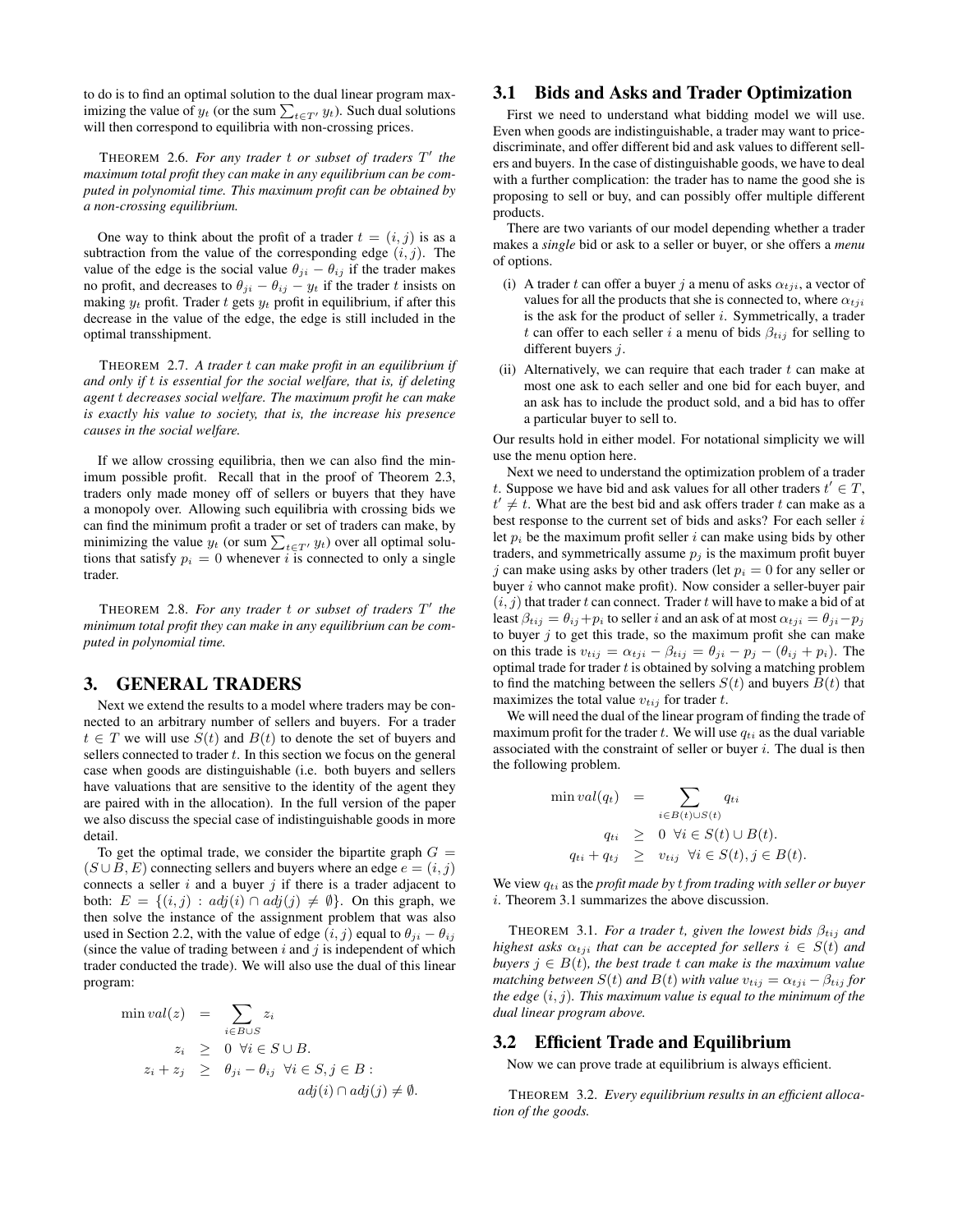*Proof.* Consider an equilibrium, with  $x_e = 1$  if and only if trade occurs along edge  $e = (i, j)$ . Trade is a solution to the transshipment linear program used in Section 2.2.

Let  $p_i$  denote the profit of seller or buyer i. Each trader t currently has the best solution to his own optimization problem. A trader  $t$  finds his optimal trade (given bids and asks by all other traders) by solving a matching problem. Let  $q_{ti}$  for  $i \in B(t) \cup S(t)$ denote the optimal dual solution to this matching problem as described by Theorem 3.1.

When setting up the optimization problem for a trader  $t$  above, we used  $p_i$  to denote the maximum profit i can make without the offer of trader t. Note that this  $p_i$  is exactly the same  $p_i$  we use here, the profit of agent i. This is clearly true for all traders  $t'$  that are not trading with  $i$  in the equilibrium. To see why it is true for the trader  $t$  that  $i$  is trading with we use that the current set of bid-ask values is an equilibrium. If for any agent  $i$  the bid or ask of trader  $t$  were the *unique* best option, then  $t$  could extract more profit by offering a bit larger ask or a bit smaller bid, a contradiction.

We show the trade  $x$  is optimal by considering the dual solution  $z_i = p_i + \sum_t q_{ti}$  for all agents  $i \in B \cup S$ . We claim z is a dual solution, and it satisfies complementary slackness with trade  $x$ . To see this we need to show a few facts.

- We need that  $z_i > 0$  implies that i trades. If  $z_i > 0$  then either  $p_i > 0$  or  $q_{ti} > 0$  for some trader t. Agent i can only make profit  $p_i > 0$  if he is involved in a trade. If  $q_{ti} > 0$  for some t, then trader  $t$  must trade with  $i$ , as his solution is optimal, and by complementary slackness for the dual solution,  $q_{ti} > 0$ implies that  $t$  trades with  $i$ .
- For an edge  $(i, j)$  associated with a trader t we need to show the dual solution is feasible, that is  $z_i + z_j \geq \theta_{ji} - \theta_{ij}$ . Recall  $v_{tij} = \theta_{ji} - p_j - (\theta_{ij} + p_i)$ , and the dual constraint of the trader's optimization problem requires  $q_{ti} + q_{tj} \ge v_{tij}$ . Putting these together, we have

 $z_i + z_j \ge p_i + q_{ti} + p_j + q_{tj} \ge v_{tij} + p_i + p_j = \theta_{ji} - \theta_{ij}.$ 

Finally, we need to show that the trade variables  $x$  also satisfy the complementary slackness constraint: when  $x_e > 0$ for an edge  $e = (i, j)$  then the corresponding dual constraint is tight. Let  $t$  be the trader involved in the trade. By complementary slackness of  $t$ 's optimization problem we have  $q_{ti} + q_{tj} = v_{tij}$ . To see that z satisfies complementary slackness we need to argue that for all other traders  $t' \neq t$  we have both  $q_{t'i} = 0$  and  $q_{t'j} = 0$ . This is true as  $q_{t'i} > 0$  implies by complementary slackness of  $t$ 's optimization problem that  $t'$ must trade with i at optimum, and  $t \neq t'$  is trading.

Next we want to show that a non-crossing equilibrium always exists. We call an equilibrium non-crossing if the bid-ask offers a trader  $t$  makes for a seller-buyer pair  $(i, j)$  never cross, that is  $\beta_{tij} \leq \alpha_{tji}$  for all  $t, i, j$ .

THEOREM 3.3. *There exists a non-crossing equilibrium supporting any socially optimal trade.*

*Proof.* Consider an optimal trade x and a dual solution z as before. To find a non-crossing equilibrium we need to divide the profit  $z_i$ between i and the trader t trading with i. We will use  $q_{ti}$  as the trader t's profit associated with agent i for any  $i \in S(t) \cup B(t)$ . We will need to guarantee the following properties:

- Trader t trades with agent i whenever  $q_{ti} > 0$ . This is one of the complementary slackness conditions to make sure the current trade is optimal for trader t.
- For all seller-buyer pairs  $(i, j)$  that a trader t can trade with,

we have

$$
p_i + q_{ti} + p_j + q_{tj} \ge \theta_{ji} - \theta_{ij}, \tag{1}
$$

which will make sure that  $q_t$  is a feasible dual solution for the optimization problem faced by trader  $t$ .

- We need to have equality in  $(1)$  when trader t is trading between  $i$  and  $j$ . This is one of the complementary slackness conditions for trader  $t$ , and will ensure that the trade of  $t$  is optimal for the trader.
- Finally, we want to arrange that each agent i with  $p_i > 0$  has multiple offers for making profit  $p_i$ , and the trade occurs at one of his best offers. To guarantee this in the corresponding bids and asks we need to make sure that whenever  $p_i > 0$ there are multiple  $t \in adj(i)$  that have equation in the above constraint (1).

We start by setting  $p_i = z_i$  for all  $i \in S \cup B$  and  $q_{ti} = 0$ for all  $i \in S \cup B$  and traders  $t \in adj(i)$ . This guarantees all invariants except the last property about multiple  $t \in adj(t)$  having equality in (1). We will modify  $p$  and  $q$  to gradually enforce the last condition, while maintaining the others.

Consider a seller with  $p_i > 0$ . By optimality of the trade and dual solution  $z$ , seller  $i$  must trade with some trader  $t$ , and that trader will have equality in (1) for the buyer  $j$  that he matches with i. If this is the only trader t that has a tight constraint in  $(1)$  involving seller *i* then we increase  $q_{ti}$  and decrease  $p_i$  till either  $p_i = 0$  or another trader  $t' \neq t$  will be achieve equality in (1) for some buyer edge adjacent to i (possibly a different buyer  $j'$ ). This change maintains all invariants, and increases the set of sellers that also satisfy the last constraint. We can do a similar change for a buyer  $j$  that has  $p_j > 0$  and has only one trader t with a tight constraint (1) adjacent to j. After possibly repeating this for all sellers and buyers, we get profits satisfying all constraints.

Now we get equilibrium bid and ask values as follows. For a trader t that has equality for the seller–buyer pair  $(i, j)$  in (1) we offer  $\alpha_{tji} = \theta_{ji} - p_j$  and  $\beta_{tij} = \theta_{ij} + p_i$ . For all other traders t and seller–buyer pairs  $(i, j)$  we have the invariant (1), and using this we know we can pick a value  $\gamma$  in the range  $\theta_{ij}+p_i+q_{ti} \ge \gamma \ge$  $\theta_{ji} - (p_j + q_{tj})$ . We offer bid and ask values  $\beta_{tij} = \alpha_{tji} = \gamma$ . Neither the bid nor the ask will be the unique best offer for the buyer, and hence the trade x remains an equilibrium.  $\blacksquare$ 

#### 3.3 Trader Profits

Finally we turn to the goal of understanding, in the case of general traders, how a trader's profit is affected by its position in the network.

First, we show how to maximize the total profit of a set of traders. The profit of trader t in an equilibrium is  $\sum_i q_{ti}$ . To find the maximum possible profit for a trader t or a set of traders  $T'$ , we need to do the following: Find profits  $p_i \geq 0$  and  $q_{ti} > 0$  so that  $z_i = p_i + \sum_{t \in adj(i)} q_{ti}$  is an optimal dual solution, and also satisfies the constraints  $(1)$  for any seller i and buyer j connected through a trader  $t \in T$ . Now, subject to all these conditions, we maximize the sum  $\sum_{t \in T'} \sum_{i \in S(t) \cup B(t)} q_{ti}$ . Note that this maximization is a secondary objective function to the primary objective that  $z$  is an optimal dual solution. Then we use the proof of Theorem 3.3 shows how to turn this into an equilibrium.

THEOREM 3.4. *The maximum value for*  $\sum_{t \in T'} \sum_i q_{ti}$  above *is the maximum profit the set*  $T'$  *of traders can make.* 

*Proof.* By the proof of Theorem 3.2 the profits of trader  $t$  can be written in this form, so the set of traders  $T'$  cannot make more profit than claimed in this theorem.